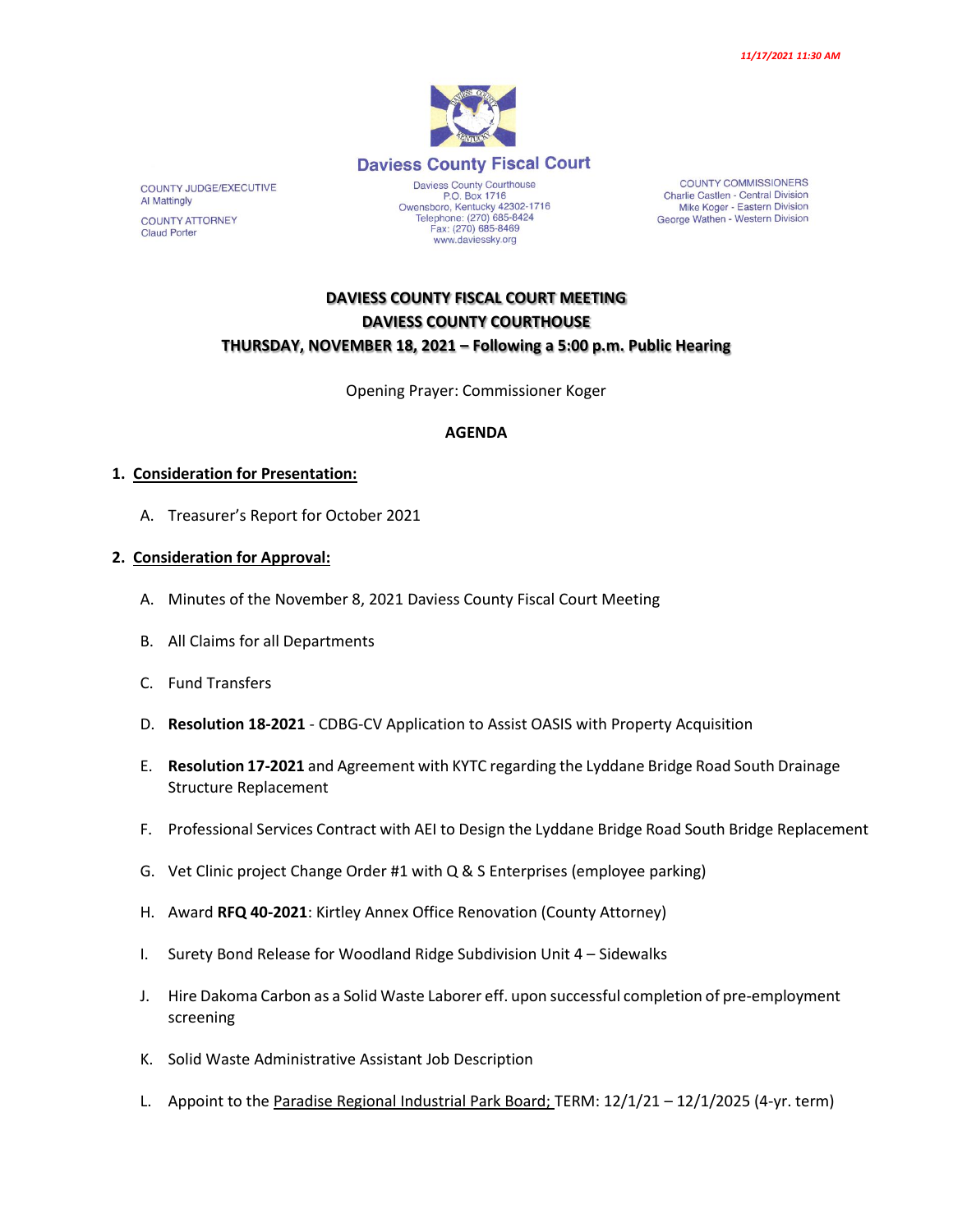- Wade Jenkins (Cathy Switzer S5T) **#12.5.2021**
- M. Appoint to the OASIS Board for the TERM: 12/1/2021 12/1/2024 (3-yr. term)
	- Aaron Wilson (S2T) **#12.6.2021**
	- Lisa Castlen (Jonas Billingsley S2T) **#12.7.2021**

# **3. Consideration for Discussion:**

- A. Other business to be brought before the Daviess County Fiscal Court
- B. Public Comments
- C. Comments by Daviess County Fiscal Court

## **4. Adjournment**